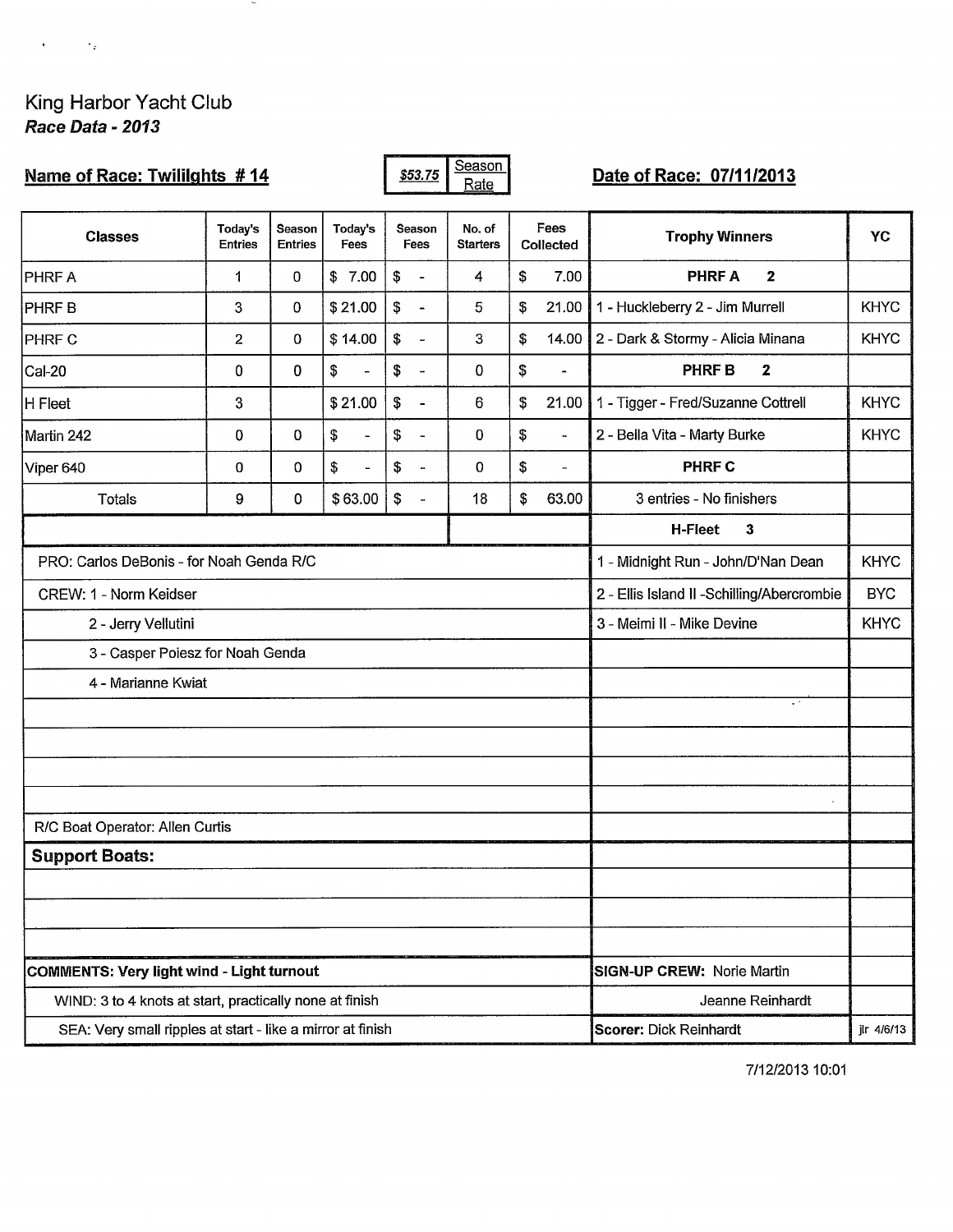## **2013 KHYC TWILIGHTS #14**

Race Date: 11 Jul 2013

Wind Speed: 3-6KN

PRO: Carlos DeBonis

|                             | Div<br><b>Rank</b>                 | Sail No. | <b>Boat Name</b>                   | Owner / Skipper                                           | <b>Rating</b>  | Finish<br><b>Time</b> | <b>Elapsed</b><br><b>Time</b> | Corrected<br><b>Time</b> | <b>Boat Type</b> | <b>Club</b> |
|-----------------------------|------------------------------------|----------|------------------------------------|-----------------------------------------------------------|----------------|-----------------------|-------------------------------|--------------------------|------------------|-------------|
| <b>PHRF-A</b>               | Time on Time / Start Time 18:20:00 |          |                                    |                                                           |                |                       |                               |                          |                  |             |
|                             | 1                                  | 15       | Huckleberry $2$ (*)                | Jim Murrell                                               | 54             | 20:26:13              | 02:06:13                      | 02:15:50                 | Farr 30          | <b>KHYC</b> |
|                             | $\overline{2}$                     | 129      | Dark & Stormey                     | Alicia Minana                                             | 48             | 20:25:24              | 02:05:24                      | 02:16:18                 | Henderson 30     | <b>KHYC</b> |
|                             | 3                                  | 7311     | JATO $(*)$                         | Bill Webster/ Mike Moorhead                               | 36             | 20:31:36              | 02:11:36                      | 02:25:58                 | J 111            | <b>KHYC</b> |
| <b>DNF</b>                  | 5                                  | 35008    | Deja Vu (*)                        | Tom Payne                                                 | 42             |                       |                               |                          | D35              | <b>RBYC</b> |
| <b>PHRF-B</b>               |                                    |          | Time on Time / Start Time 18:25:00 |                                                           |                |                       |                               |                          |                  |             |
|                             | -1                                 | 42757    | Tigger $(*)$                       | Fred & Suzanne Cottrell                                   | 84             | 20:22:11              | 01:57:11                      | 02:00:08                 | J 33             | <b>KHYC</b> |
|                             | $\overline{2}$                     | 56136    | Bella Vita                         | Marty Burke                                               | 81             | 20:39:47              | 02:14:47                      | 02:18:51                 | Beneteau 36-7    | <b>KHYC</b> |
| <b>DNF</b>                  | 6                                  | 46575    | Calais                             | Jerry Hunter                                              | 81             |                       |                               |                          | Dencho 33        | <b>KHYC</b> |
| <b>DNF</b>                  | 6                                  | 87027    | <b>Flying Dutchman</b>             | Rudy Van K./ Jason Herring                                | 93             |                       |                               |                          | Hobie 33         | <b>KHYC</b> |
| $\ensuremath{\mathsf{DNF}}$ | 6                                  | 87309    | Priorities (*)                     | Bob Cole                                                  | 99             |                       |                               |                          | Olson 30         | <b>KHYC</b> |
| PHRF-C                      |                                    |          | Time on Time / Start Time 18:30:00 |                                                           |                |                       |                               |                          |                  |             |
| <b>DNF</b>                  | $\overline{4}$                     | 46522    | Pau Hana                           | Paul Zambriski                                            | 150            |                       |                               |                          | Martin 242       | <b>KHYC</b> |
| <b>DNF</b>                  | $\overline{4}$                     | 87358    | Sunday Flyer                       | Dorian Harris (*)                                         | 150            |                       |                               |                          | Martin 242       | <b>KHYC</b> |
| <b>DNF</b>                  | $\overline{4}$                     | 28124    | No Way $!$ (*)                     | Don Souther                                               | 138            |                       |                               |                          | $B-25$           | <b>KHYC</b> |
| <b>H-Fleet</b>              |                                    |          |                                    | PHRF Time on Distance / Start Time 18:10:00 / Dist.2.90 n |                |                       |                               |                          |                  |             |
|                             | 1                                  | 56782    | Midnight Run                       | John & D'Nan Dean                                         | 28             | 19:44:51              | 01:34:51                      | 01:33:30                 | Catalina 320     | <b>KHYC</b> |
|                             | $\overline{2}$                     | 1722     | Ellis Island II $(*)$              | Schilling/ Abercrombie                                    | $\overline{7}$ | 19:51:00              | 01:41:00                      | 01:40:40                 | Cat 36           | <b>BYC</b>  |
|                             | 3                                  | 56384    | Memi II $(*)$                      | Mike Devine                                               | 16             | 20:26:45              | 02:16:45                      | 02:15:59                 | ColChal          | <b>KHYC</b> |
|                             | $\overline{4}$                     | 56732    | Sheridan Mae                       | Steve Davis                                               | 16             | 20:26:51              | 02:16:51                      | 02:16:05                 | Catalina 36      | <b>KHYC</b> |